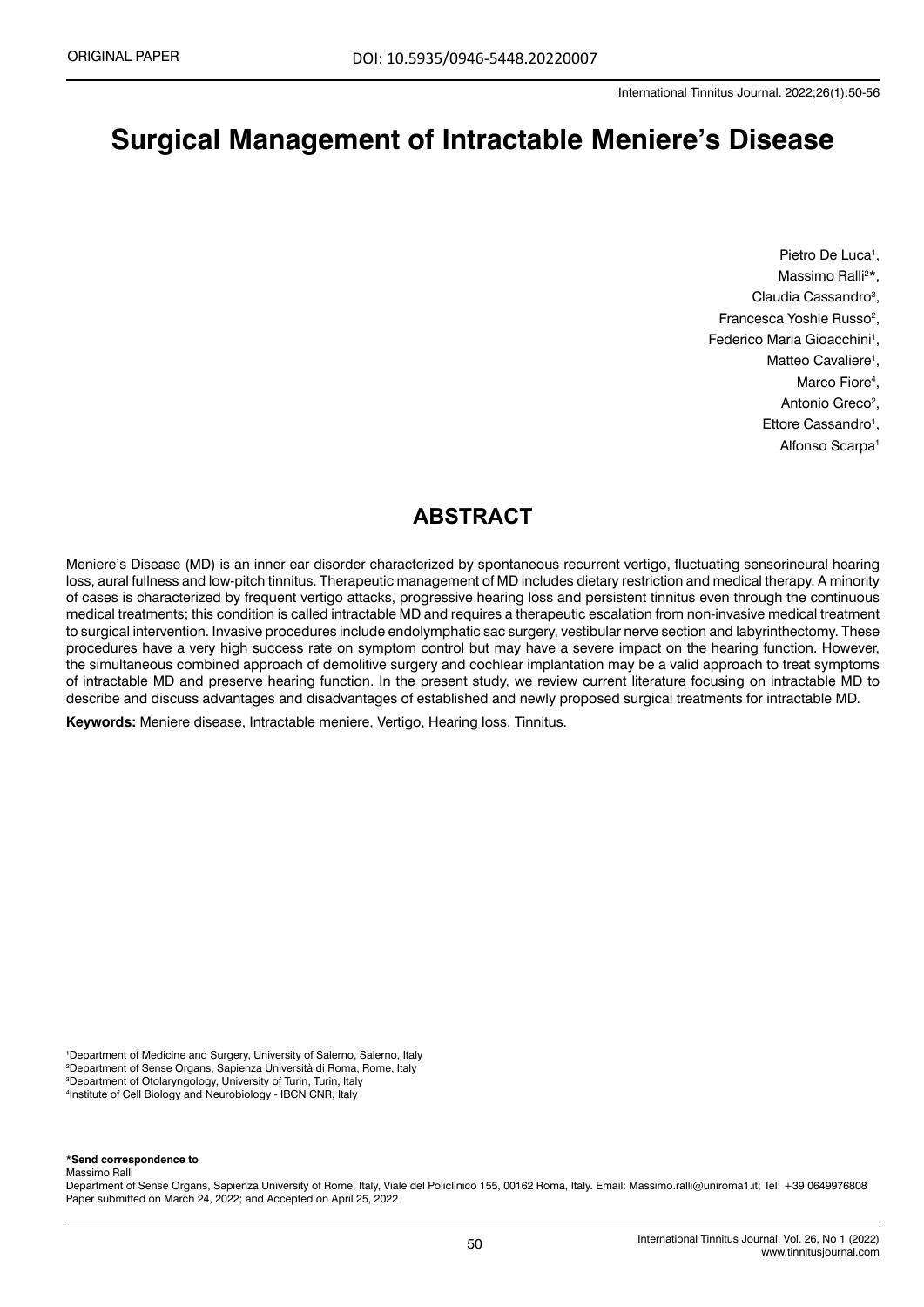#### **INTRODUCTION**

Meniere's Disease (MD) is an idiopathic inner ear disorder, first described by Prosper Meniere in 1861, characterized by spontaneous recurrent vertigo, fluctuating Sensorineural Hearing Loss (SNHL), aural fullness and low-pitch tinnitus<sup>1-3</sup>. One of the most debilitating aspects for MD patients is the recurrence of acute and long-term vertigo attacks that are often debilitating and may severely affect quality of life<sup>4-6</sup>, similarly to other conditions<sup>7-13</sup>.

The pathologic mechanism of MD is still unclear; however, Endolymphatic Hydrops (EH) of the scala media of the cochlea is one the currently known pathophysiological mechanisms that underlie MD3,14-18. EH seems to be due to an overproduction of endolymph and/or a decrease in the absorption of endolymph based on histopathological studies. Several theories have been proposed to explain the cause of MD, including viral infections and immune system-mediated mechanisms<sup>19,20</sup>. An autoimmune origin of MD based on inner ear antigens has been reported in up to one third of patients, although the immunological mechanisms involved are not clear<sup>19,21-25</sup>.

MD diagnosis is based on the criteria of the Baràny Society<sup>26</sup>.

There are several therapeutic options for MD, but none is unanimously considered effective by the scientific community<sup>27</sup>. First-line treatment commonly includes dietary modifications such as restriction of salt, caffeine and alcohol intake; however, there is no evidence from randomized controlled trials that supports the effectiveness of such approach in MD28,29. The restriction of glucose intake for MD has been recently proposed<sup>30</sup>; in a review from our group, we remarked the possible role of hyperinsulinemia in subjects affected by MD. There is actually strong evidence that the saccule, which is the main labyrinthine structure affected by pathological damage due to EH, has a large number of insulin receptors. This observation was confirmed by the examination of cadaveric subjects and in vivo analysis by cervical Vestibular Evoked Myogenic Potentials (cVEMPs)<sup>31</sup>.

Several drugs have been proposed for the treatment of MD. Dimenhydrinate and benzodiazepines have been proposed for acute attacks, while betahistine, betablockers and diuretics as prophylactic therapy, although evidence of their efficacy is lacking (3). Specially processed cereals (SPC) that increase endogenous antisecretory factor synthesis have been proposed to improve symptoms of MD with controversial results<sup>32</sup>.

If of first-line treatment which does not guarantee a good symptom control, intratympanic administration of drugs such as corticosteroids or gentamicin has been proposed as a treatment option<sup>33</sup>. Corticosteroids can lower the risk of hearing damage<sup>34,36</sup>, but showed less efficacy to control vertigo attacks compared to gentamicin<sup>37,38</sup>. Gentamicin has been proven as an effective treatment for vertigo in MD with a potential risk of hearing loss<sup>39-42</sup>. The dosage and administration method for gentamicin is still debated.

Some authors suggest the use of low-dose gentamicin in which the drug is injected once and further treatments are only performed in cases of recurrent vertigo attacks; others prefer high-dose gentamicin, titration or continuous administration in which the drug is injected until vestibular weakness is reached<sup>43-51</sup>. Hearing loss and healthy-side vestibular dysfunction are potential risks of gentamicin treatment due to its ablative nature and ototoxicity<sup>52,53</sup>.

A minority of cases is characterized by frequent vertigo attacks, progressive hearing loss and persistent tinnitus even through continuous medical treatments; this condition is called intractable  $MD<sup>54</sup>$  and requires a different treatment approach. Management of MD should follow a therapeutic escalation from non-invasive medical treatment to surgical intervention including ablation. Invasive procedures, such as vestibular nerve section or labyrinthectomy, may be suggested in case of medical treatment failure. Surgery must be preceded by hearing assessment, ipsi and contralateral vestibular function assessment and medical imaging<sup>55</sup>. Recently, an electronic questionnaire formulated by Quaranta et al and sent to Italian otolaryngologists showed that refractory case of MD are treated initially with intratympanic steroids followed by gentamicin; in case of failure of intratympanic treatment, vestibular nerve section is the treatment of choice<sup>56,57</sup>.

In the present study, we review current literature to describe and discuss advantages and disadvantages of established and newly proposed surgical treatments for intractable MD.

**Surgical Management of Meniere Disease:** Several surgical approaches have been described for intractable MD. Endolymphatic sac surgery was first described by Portman in 1926<sup>58</sup>; and several variations on this surgical technique have been suggested. They include simple decompression, cannulation of the endolymphatic duct, endolymphatic drainage to the subarachnoid space, wide decompression that includes the sigmoid sinus, drainage to the mastoid, and removal of the extraosseus portion of the sac. Prostheses to allow flow selectively in either the mastoid or subarachnoid direction have also been proposed, including simple silastic sheet apposition to tubes and one-way valves.

**Endolymphatic Sac Surgery:** The role of endolymphatic sac surgery in intractable MD cases has been widely discussed. A Brazilian retrospective study from Bento et al<sup>59</sup> included 95 patients who underwent endolymphatic sac drainage. In patients with unilateral MD, the authors described a satisfactory vertigo control in 94.3% of patients, a significant improvement in cochlear function in 14%, and hearing preservation or even improvement in 88% of patients with intractable MD. In patients with bilateral MD, vertigo control was obtained in 85.7% of patients, cochlear function improved in 28% and hearing preservation or even improvement was reported in 71% of patients. The authors concluded that endolymphatic sac drainage can be considered a good surgical option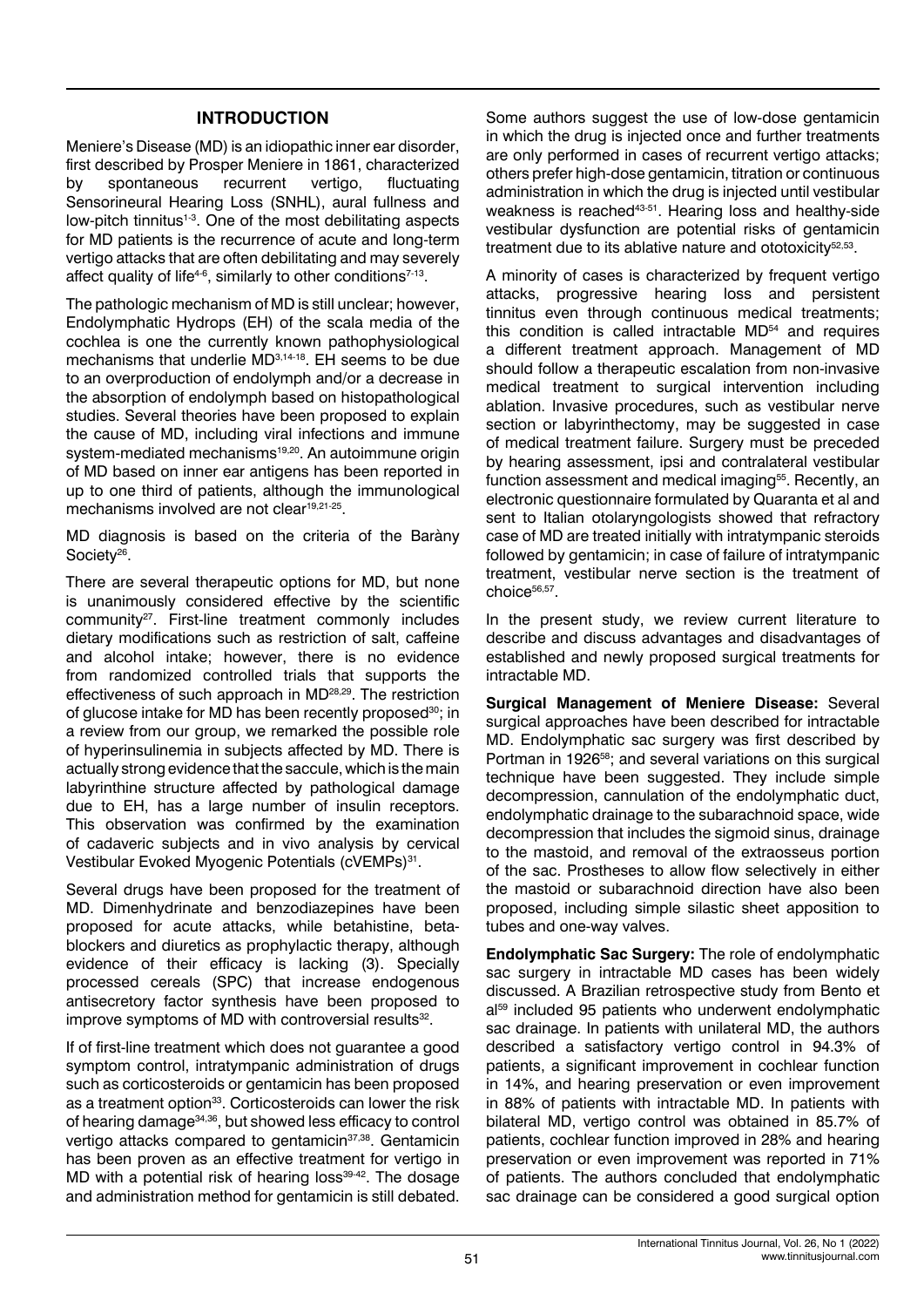for patients with intractable MD, with a high percentage of vertigo control and hearing preservation. The results were also supported by a study from Flores Garcia et al<sup>60</sup>; the authors confirmed that endolymphatic sac surgery including its variants can be a good option for patients with incapacitating endolymphatic hydrops.

Nevertheless, the efficacy of this procedure remains controversial, and the evidence to support this surgery is low. Thomsen et al<sup>61</sup> conducted a double-blind, placedcontrolled study which compared mastoidectomy alone and endolymphatic shunt; results showed no significant differences between the two surgical approaches. Recently, Gibson et al<sup>62</sup> compared endolymphatic shunt surgery and intratympanic gentamicin in patients with MD: the authors demonstrated that endolymphatic shunt surgery had a successful vertigo control comparable with intratympanic gentamicin, with a lower incidence of audio-vestibular complications. A Cochrane review by Pullens et al<sup>63</sup> over two randomized controlled studied showed no significant effects of endolymphatic sac surgery on symptom control, and concluded that there was no sufficient evidence for the beneficial effect of this treatment. A systematic review by Devantier et al.<sup>64</sup> concluded that there is still a lack of high-quality research that supports the role of endolymphatic sac surgery in providing a significant amount of symptomatic relief for patients with MD. In addition, Taeko et al.<sup>16</sup> studied 21 patients who received endolymphatic sac surgery and found no correlation between the changes in hearing function and the volume of endolymphatic hydrops after surgery. Furthermore, intra-sac steroid injection during surgery did not result in further improvement in patient outcomes<sup>65</sup>. In a study performed by Higashi-Shingai et al two years after sac surgery, the authors showed that sac surgery could reduce vestibular endolymphatic hydrops<sup>66</sup>. However, histologic evidence revealed that hydrops is not relieved after shunt placement<sup>67</sup> and that there was no relationship between changes in hearing function and volume of endolymphatic hydrous after endolymphatic sac drainage.

Mattingly et al evaluated the use of intraoperative Electrocochleography (ECochG) in patients with MD undergoing endolymphatic sac surgery. The authors detected only small objective changes in the low-frequency SP magnitude (500 Hz) immediately after surgery, but not in other frequencies or measures tested, suggesting that only minimal electrophysiological changes occurred in the cochlea as result of endolymphatic sac surgery<sup>68</sup>.

**Vestibular Nerve Section**: Vestibular nerve section is widely used for symptom control in patients with intractable MD and is the fifth line of management for MD according to the European Statement on Meniere's disease<sup>69</sup>.

Several studies focused on the efficacy and safety of this technique, demonstrating that vestibular nerve section, with differences based on the surgical approach, can reach a complete vertigo control in 85% to 95% of patients and hearing preservation in 80% to 90% of patients after the procedure<sup>70-72</sup>. Although the procedure showed a higher vertigo control rate compared to endolymphatic shunt, it was more invasive and technically challenging procedure. Two retrospective studies from Lemnos et al.<sup>73</sup> and Chen et al.<sup>74</sup> showed that vestibular nerve section can be considered an effective treatment in the case of intractable MD, with good functional results and low failure rate.

The risk of hearing loss in vestibular nerve section procedure has been shown to be lower compared to gentamicin injection<sup>75</sup>, although the risk of hearing loss following gentamicin treatment seems to be most significant with high-dose protocols.

**Labyrinthectomy:** Labyrinthectomy is the most destructive procedure for treatment of MD because of the total damage of hearing and vestibular function. Indications of this procedure include patients without residual hearing or subjects that did not benefit from conservative treatment options. The procedure has a higher rate of vertigo improvement compared to vestibular nerve section<sup>76</sup> and has been reported to improve quality of life in the majority of patients<sup>77</sup>. The procedure is mainly performed using a transmastoid exposure, although a transcanal approach has been described and is rarely used.

To treat the total hearing loss following the procedure, Heywood and Atlas proposed a simultaneous cochlear implantation and labyrinthectomy. They performed the surgery on two female patients with advanced MD and described several benefits of the simultaneous procedure such as the prevention of implantation of a fibrous or ossified cochlea, the decrease in the duration of deafness, and the use of a single operative procedure<sup>78</sup>. Todt et al reported a labyrinthectomy performed after cochlear implantation<sup>79</sup>; to date this is the only report in the literature.

**Other Surgical Treatments:** Some authors suggest the insertion of a ventilation tube in the tympanic membrane as first choice of treatment for refractory MD<sup>80</sup>. A British work by Kanegaonkar et al, treated 33 patients with early grommet insertion with intratympanic steroid injection, combined with customized vestibular rehabilitation; they suggested that this combination may provide an alternative first-line strategy for MD, preventing further true MD attacks. Compared to established surgical treatments of MD such as endolymphatic shunt surgery and vestibular neurectomy, transtympanic ventilation tube placement is a procedure with extremely low risks and comorbidities. In selected patients, ventilation tube placement might anticipate and postpone more invasive treatments<sup>81</sup>.

In the recent years, new surgery techniques for intractable MD have been proposed. Endolymphatic duct blockage has been first proposed in 2015<sup>82</sup> and consists in a non-ablative surgical technique. The initial results of this surgical option showed no clinical cochlear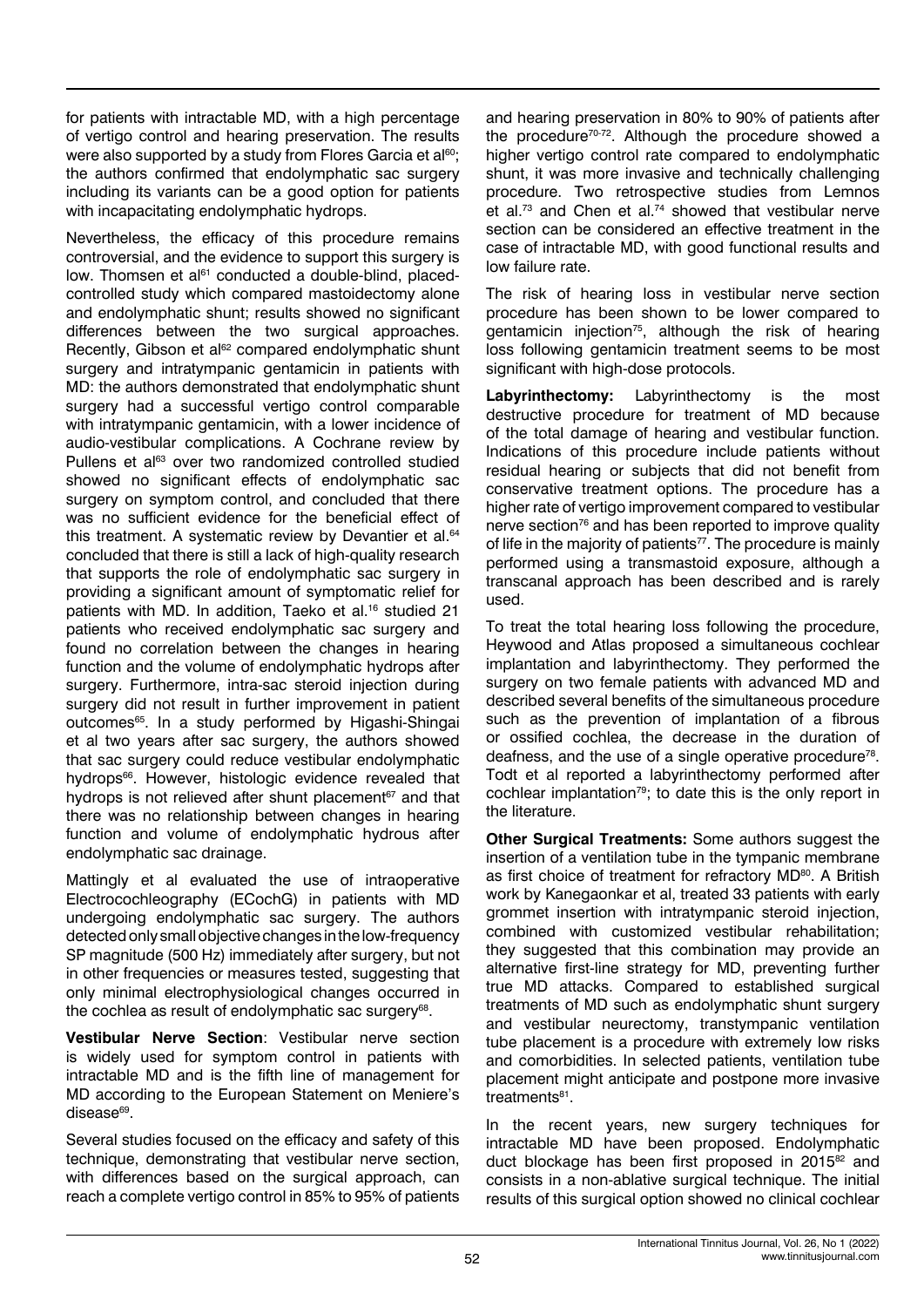and vestibular damage and a significantly better control of the vertigo attacks in comparison to the traditional endolymphatic sac surgery<sup>83</sup>. In addition, there were no significant complications or side effects, as confirmed by some recent works83,84.

Another novel technique that has been proposed is tenotomy of the tendons of the stapedius and tensor tympani muscles. The use of this technique, proposed by a Belgian Otolaryngology Unit leaded by De Valck<sup>85</sup>, had some benefits in intractable MD patients as demonstrated by studies from Reichmayr et al<sup>86</sup>, Albu et al<sup>87</sup> and Loader et al<sup>88</sup>. Results included an improvement not only of vestibular symptoms, but also of hearing thresholds.

Zhang et al proposed a triple semicircular canal plugging for the treatment of intractable MD; according to the authors, this surgery offered a total control rate of vertigo and could represent an effective therapy for the advanced state of this disorder<sup>89</sup>.

An interesting and recent study from Attanasio et al speculated the association between MD and chronic cerebrospinal venous insufficiency and evaluated the efficacy of bilateral percutaneous transluminal angioplasty of the jugular/azygos veins compared to medical therapy. The encouraging responses to vascular interventional therapy on MD symptoms suggest that this may be a promising treatment option for interpretation and treatment of this complex disease.

#### **CONCLUSION**

According to International Guidelines, surgical therapy for MD is recommended only for refractory disease, and therefore represents the third (or even the fifth) line of management.

Currently, the most popular surgical procedures used to control vertigo attacks are also the most invasive and have a significant impact on auditory function. However, the simultaneous combined approach of demolitive surgery and cochlear implantation may be a valid approach to treat symptoms of intractable MD and preserve hearing function.

### **STATEMENT DISCLOSURE**

The authors declare that they have no conflicts of interest

### **CONFLICTS OF INTEREST AND SOURCE OF FUNDING**

The authors declare that they have no conflicts of interest. The authors have not received financial support for this research.

#### **REFERENCES**

- 1. Hallpike CS. [Meniere's disease](https://pmj.bmj.com/content/postgradmedj/31/357/330.full.pdf). Postgrad Med J 1955;31(357):330-40.
- 2. Ciorba A, Skarżyński PH, Corazzi V, Bianchini C, Aimoni C, Hatzopoulos S. Assessment tools for use in patients with Meniere disease: an update. Medical science monitor: Int Med J Experimental and Clin Res. 2017;23:6144.
- 3. Nakashima T, Pyykkö I, Arroll MA, Casselbrant ML, Foster CA, Manzoor NF, et al. [Meniere's disease](https://researchportal.tuni.fi/en/publications/menieres-disease). Nature reviews Disease primers. 2016;2(1):1-8.
- 4. Orji FT. [The influence of psychological factors in Meniere's](https://www.ajol.info/index.php/amhsr/article/view/112139)  [disease](https://www.ajol.info/index.php/amhsr/article/view/112139). Ann of Med and Health Sci Res. 2014;4(1):3-7.
- 5. Petri M, Chirilă M, Bolboacă SD, Cosgarea M. [Health-related](https://www.scielo.br/j/bjorl/a/c3qJhqBrRYF39hpcR5GNXNN/abstract/?lang=en)  [quality of life and disability in patients with acute unilateral](https://www.scielo.br/j/bjorl/a/c3qJhqBrRYF39hpcR5GNXNN/abstract/?lang=en)  [peripheral vestibular disorders.](https://www.scielo.br/j/bjorl/a/c3qJhqBrRYF39hpcR5GNXNN/abstract/?lang=en) Brazilian J Otorhinolaryngol. 2017;83:611-8.
- 6. Di Stadio A, Ricci G, Ralli M, Paolo T, Agostini G, Faralli M. Head-shaking nystagmus in the early stage of unilateral Meniere's disease. The J Int Adv Otolo. 2019;15(3):425.
- 7. Bruscolini A, Sacchetti M, La Cava M, Nebbioso M, Iannitelli A, Quartini A, et al. [Quality of life and neuropsychiatric](https://www.sciencedirect.com/science/article/abs/pii/S1568997218301022)  [disorders in patients with Graves' orbitopathy: current](https://www.sciencedirect.com/science/article/abs/pii/S1568997218301022)  [concepts](https://www.sciencedirect.com/science/article/abs/pii/S1568997218301022). Autoimmun Rev. 2018;17(7):639-43.
- 8. Passali GC, Ralli M, Galli J, Calo L, Paludetti G. [How relevant](https://journals.lww.com/co-allergy/Abstract/2008/06000/How_relevant_is_the_impairment_of_smell_for_the.6.aspx)  [is the impairment of smell for the quality of life in allergic](https://journals.lww.com/co-allergy/Abstract/2008/06000/How_relevant_is_the_impairment_of_smell_for_the.6.aspx)  [rhinitis?.](https://journals.lww.com/co-allergy/Abstract/2008/06000/How_relevant_is_the_impairment_of_smell_for_the.6.aspx) Current Opinion in Allergy and Clinical Immunol. 2008;8(3):238-42.
- 9. Ralli G, Milella C, Ralli M, Fusconi M, La Torre G. Quality of life measurements for patients with chronic suppurative otitis media: Italian adaptation of" Chronic Ear Survey". Acta Otorhinolaryngologica Italica. 2017;37(1):51.
- 10. Ralli M, Quaranta N, Canale A, Röösli C, Milella C, De Robertis V, et al. [Cross-cultural adaption and validation](https://journals.lww.com/otology-neurotology/Abstract/2019/03000/Cross_cultural_Adaption_and_Validation_of_the.18.aspx)  [of the Zurich chronic middle ear inventory translated into](https://journals.lww.com/otology-neurotology/Abstract/2019/03000/Cross_cultural_Adaption_and_Validation_of_the.18.aspx)  [Italian \(ZCMEI-21-It\)—a prospective multicenter study.](https://journals.lww.com/otology-neurotology/Abstract/2019/03000/Cross_cultural_Adaption_and_Validation_of_the.18.aspx) Otol & Neurotol. 2019;40(3):351-8.
- 11. Bakir S, Kinis V, Bez Y, Gun R, Yorgancilar E, Ozbay M, et al. [Mental health and quality of life in patients with chronic otitis](https://link.springer.com/article/10.1007/s00405-012-2031-6)  [media](https://link.springer.com/article/10.1007/s00405-012-2031-6). Eur Arch of Oto-rhino-laryngol. 2013;270(2):521-6.
- 12. Ciorba A, Bianchini C, Pelucchi S, Pastore A. [The impact of](https://academic.oup.com/gerontologist/article/43/5/661/633851)  [hearing loss on the quality of life of elderly adults.](https://academic.oup.com/gerontologist/article/43/5/661/633851) Clinical Interventions in Aging. 2012;7:159.
- 13. Furuta M, Yamashita Y. [Oral health and swallowing problems](https://link.springer.com/article/10.1007/s40141-013-0026-x). Current Phys Med and Rehabili Reports. 2013;1(4):216-22.
- 14. Ralli M, Greco A, Altissimi G, Turchetta R, Longo L, D'Aguanno V, et al. [Vestibular Schwannoma and Ipsilateral](https://www.tinnitusjournal.com/articles/vestibular-schwannoma-and-ipsilateral-endolymphatic-hydrops-an-unusual-association.pdf)  [Endolymphatic Hydrops](https://www.tinnitusjournal.com/articles/vestibular-schwannoma-and-ipsilateral-endolymphatic-hydrops-an-unusual-association.pdf): An Unusual Association. Int Tinnitus J. 2017;21(2).
- 15. Gürkov R, Pyykö I, Zou J, Kentala E. [What is Meniere's](https://link.springer.com/article/10.1007/s00415-015-7930-1)  [disease? A contemporary re-evaluation of endolymphatic](https://link.springer.com/article/10.1007/s00415-015-7930-1)  [hydrops](https://link.springer.com/article/10.1007/s00415-015-7930-1). J Neurol. 2016;263(1):71-81.
- 16. Ito T, Inui H, Miyasaka T, Shiozaki T, Fujita H, Yamanaka T, et al. [Relationship between changes in hearing function and](https://www.tandfonline.com/doi/abs/10.1080/00016489.2019.1630757)  [volumes of endolymphatic hydrops after endolymphatic sac](https://www.tandfonline.com/doi/abs/10.1080/00016489.2019.1630757)  [drainage.](https://www.tandfonline.com/doi/abs/10.1080/00016489.2019.1630757) Acta Oto-Laryngol. 2019;139(9):739-46.
- 17. Kimura RS. [Experimental pathogenesis of hydrops](https://link.springer.com/article/10.1007/BF00453674). Arch of Oto-Rhino-laryngol . 1976;212(4):263-75.
- 18. Ralli M, Nola G, Sparvoli L, Ralli G. [Unilateral enlarged](https://www.hindawi.com/journals/criot/2017/6195317/)  [vestibular aqueduct syndrome and bilateral endolymphatic](https://www.hindawi.com/journals/criot/2017/6195317/)  [hydrops](https://www.hindawi.com/journals/criot/2017/6195317/). Case Reports in Otolaryngol. 2017.
- 19. Greco A, Gallo A, Fusconi M, Marinelli C, Macri GF, De Vincentiis M. [Meniere's disease might be an autoimmune](https://www.sciencedirect.com/science/article/pii/S1568997212000092)  [condition?.](https://www.sciencedirect.com/science/article/pii/S1568997212000092) Autoimmun Rev. 2012;11(10):731-8.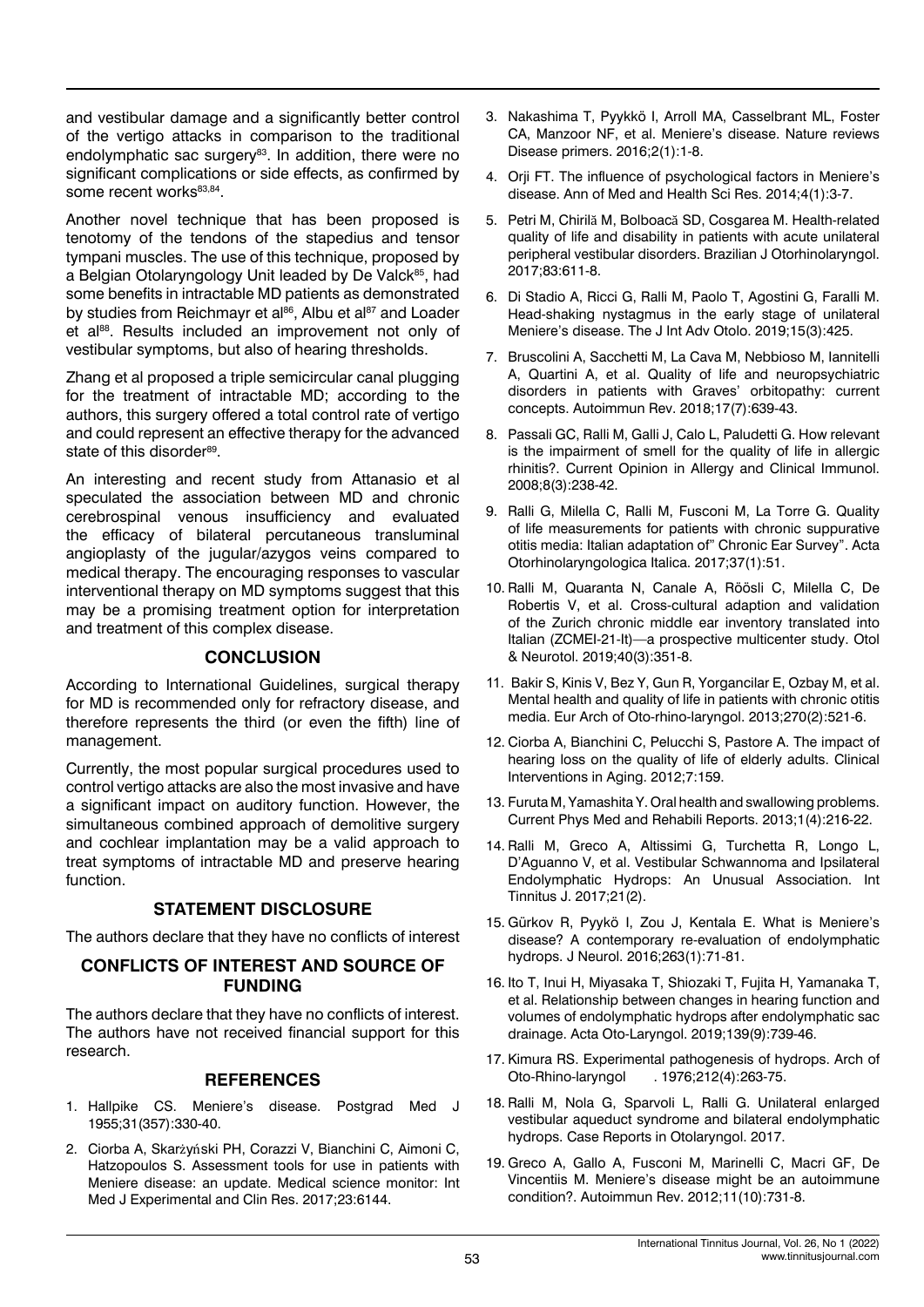- 20. Berlinger NT. [Meniere's disease: new concepts, new](http://pubs.royle.com/publication/?i=87440&article_id=882834&view=articleBrowser&ver=html5) [treatments](http://pubs.royle.com/publication/?i=87440&article_id=882834&view=articleBrowser&ver=html5). Minnesota Med. 2011;94(11):33-6.
- 21. Ralli M, Di Stadio A, De Virgilio A, Croce A, de Vincentiis M. Autoimmunity and otolaryngology diseases. J Immunol Res. 2018.
- 22. Russo FY, Ralli M, De Seta D, Mancini P, Lambiase A, Artico M, et al. [Autoimmune vertigo: An update on vestibular](https://link.springer.com/article/10.1007/s12026-018-9023-6) [disorders associated with autoimmune mechanisms.](https://link.springer.com/article/10.1007/s12026-018-9023-6) Immunologic Res. 2018;66(6):675-85.
- 23. Ralli M, D'Aguanno V, Di Stadio A, De Virgilio A, Croce A, Longo L, Greco A, et al. [Audiovestibular symptoms in](https://www.hindawi.com/journals/jir/2018/5798103/) [systemic autoimmune diseases.](https://www.hindawi.com/journals/jir/2018/5798103/) J Immunol Res. 2018.
- 24. Kangasniemi E, Hietikko E. [The theory of autoimmunity in](https://www.sciencedirect.com/science/article/abs/pii/S0385814617304388) [Meniere's disease is lacking evidence](https://www.sciencedirect.com/science/article/abs/pii/S0385814617304388). Auris Nasus Larynx. 2018;45(3):399-406.
- 25. Mancini P, Atturo F, Di Mario A, Portanova G, Ralli M, De Virgilio A, et al. [Hearing loss in autoimmune disorders:](https://www.sciencedirect.com/science/article/abs/pii/S1568997218301034) [Prevalence and therapeutic options](https://www.sciencedirect.com/science/article/abs/pii/S1568997218301034). Autoimmunity Rev. 2018;17(7):644-52.
- 26. Lopez-Escamez JA, Carey J, Chung WH, Goebel JA, Magnusson M, Mandalà M, et al. [Diagnostic criteria for](http://www.jvr-web.org/images/ves_2015_25-1_VES00549.pdf) [Meniere's disease according to the Classification Committee](http://www.jvr-web.org/images/ves_2015_25-1_VES00549.pdf) [of the Barany Society](http://www.jvr-web.org/images/ves_2015_25-1_VES00549.pdf). HNO. 2017;65(11):887-93.
- 27. Clyde JW, Oberman BS, Isildak H. [Current management](https://journals.lww.com/otology-neurotology/Abstract/2017/07000/Current_Management_Practices_in_M_ni_re_s_Disease.30.aspx) [practices in Meniere's disease.](https://journals.lww.com/otology-neurotology/Abstract/2017/07000/Current_Management_Practices_in_M_ni_re_s_Disease.30.aspx) Otol & Neurotol. 2017;38(6):e159-67.
- 28. Hussain K, Murdin L, Schilder AG. [Restriction of salt, caffeine](https://www.cochranelibrary.com/cdsr/doi/10.1002/14651858.CD012173.pub2/abstract) [and alcohol intake for the treatment of Ménière's disease or](https://www.cochranelibrary.com/cdsr/doi/10.1002/14651858.CD012173.pub2/abstract) [syndrome](https://www.cochranelibrary.com/cdsr/doi/10.1002/14651858.CD012173.pub2/abstract). Cochrane Database of Systematic Rev. 2018(12).
- 29. Hussain K, Murdin L, Schilder AG. [Restriction of salt, caffeine](https://www.cochranelibrary.com/cdsr/doi/10.1002/14651858.CD012173.pub2/full) [and alcohol intake for the treatment of Ménière's disease or](https://www.cochranelibrary.com/cdsr/doi/10.1002/14651858.CD012173.pub2/full) [syndrome](https://www.cochranelibrary.com/cdsr/doi/10.1002/14651858.CD012173.pub2/full). Cochrane Database of Systematic Rev. 2018(12).
- 30. Gioacchini FM, Albera R, Re M, Scarpa A, Cassandro C, Cassandro E. [Hyperglycemia and diabetes mellitus are](https://link.springer.com/article/10.1007/s00592-018-1183-2) [related to vestibular organs dysfunction: truth or suggestion?](https://link.springer.com/article/10.1007/s00592-018-1183-2) [A literature Review.](https://link.springer.com/article/10.1007/s00592-018-1183-2) Acta Diabetolo. 2018;55(12):1201-7.
- 31. Scarpa A, Gioacchini FM, Cassandro E, Tulli M, Ralli M, Re M, et al. [Clinical application of cVEMPs and oVEMPs in](https://www.actaitalica.it/article/view/517) [patients affected by Meniere's disease, vestibular neuritis](https://www.actaitalica.it/article/view/517) [and benign paroxysmal positional vertigo: a systematic](https://www.actaitalica.it/article/view/517) [review](https://www.actaitalica.it/article/view/517). Acta Otorhinolaryngol Italica. 2019;39(5):298.
- 32. Scarpa A, Ralli M, Viola P, Cassandro C, Alicandri-Ciufelli M, Iengo M, et al. [Food-induced stimulation of the antisecretory](https://link.springer.com/article/10.1007/s00405-019-05682-4) [factor to improve symptoms in Meniere's disease: our](https://link.springer.com/article/10.1007/s00405-019-05682-4) [results](https://link.springer.com/article/10.1007/s00405-019-05682-4). Eur Arch of Oto-Rhino-Laryngol. 2020;277(1):77-83.
- 33. Schoo DP, Tan GX, Ehrenburg MR, Pross SE, Ward BK, Carey JP. [Intratympanic \(IT\) therapies for Menière's](https://link.springer.com/article/10.1007/s40136-017-0153-5) [Disease: some consensus among the confusion.](https://link.springer.com/article/10.1007/s40136-017-0153-5) Current Otorhinolaryngol Reports. 2017;5(2):132-41.
- 34. Patel M. Intratympanic corticosteroids in Ménière's disease: A mini-review. J Otol. 2017;12(3):117-24.
- 35. Ren H, Yin T, Lu Y, Kong W, Ren J. Intratympanic dexamethasone injections for refractory Meniere's disease. Int J of Clin and Experimental Med. 2015;8(4):6016.
- 36. Cavaliere M, De Luca P, Scarpa A, Ralli M, Bottiglieri P, Cassandro E, et al. [SCORE risk scale as a prognostic factor](https://link.springer.com/article/10.1007/s00405-019-05771-4) [after sudden sensorineural hearing loss.](https://link.springer.com/article/10.1007/s00405-019-05771-4) Eur Arch of Oto-Rhino-Laryngol. 2020;277(3):953-4.
- 37. Naples JG, Henry L, Brant JA, Eliades SJ, Ruckenstein MJ. [Intratympanic Therapies in M énière Disease: Evaluation of](https://onlinelibrary.wiley.com/doi/abs/10.1002/lary.27392)  [Outcomes and Early Vertigo Control](https://onlinelibrary.wiley.com/doi/abs/10.1002/lary.27392). The Laryngoscope. 2019;129(1):216-21.
- 38. Patel M, Agarwal K, Arshad Q, Hariri M, Rea P, Seemungal BM, et al. [Intratympanic methylprednisolone versus](https://www.sciencedirect.com/science/article/pii/S0140673616314611)  [gentamicin in patients with unilateral Ménière's disease: a](https://www.sciencedirect.com/science/article/pii/S0140673616314611)  [randomised, double-blind, comparative effectiveness trial.](https://www.sciencedirect.com/science/article/pii/S0140673616314611) The Lancet. 2016;388(10061):2753-62.
- 39. Syed MI, Ilan O, Nassar J, Rutka JA. [Intratympanic therapy](https://onlinelibrary.wiley.com/doi/abs/10.1111/coa.12449)  [in Meniere's syndrome or disease: up to date evidence for](https://onlinelibrary.wiley.com/doi/abs/10.1111/coa.12449)  [clinical practice.](https://onlinelibrary.wiley.com/doi/abs/10.1111/coa.12449) Clin Otolaryngol. 2015;40(6):682-90.
- 40. Pullens B, van Benthem PP. [Intratympanic gentamicin for](https://www.cochrane.org/CD008234/ENT_intratympanic-gentamicin-for-menieres-disease-or-syndrome#:~:text=Intratympanic gentamicin is a relatively,of vertigo in M%C3%A9ni%C3%A8re)  [Meniere's disease or syndrome.](https://www.cochrane.org/CD008234/ENT_intratympanic-gentamicin-for-menieres-disease-or-syndrome#:~:text=Intratympanic gentamicin is a relatively,of vertigo in M%C3%A9ni%C3%A8re) Cochrane Database Syst Rev. 2011(3):CD008234.
- 41. Diamond C, O'Connell DA, Hornig JD, Liu R. Systematic review of intratympanic gentamicin in Meniere's disease. Database of Abstracts of Reviews of Effects (DARE): Qualityassessed Rev [Internet]. 2003.
- 42. Minor LB. Intratympanic gentamicin for control of vertigo in Meniere's disease: vestibular signs that specify completion of therapy. The Am J Otol. 1999;20(2):209-19.
- 43. Liu H, Zhang T, Wu Q, Zhang Y, Dai C. [End-point indicators](https://www.tandfonline.com/doi/abs/10.1080/00016489.2016.1224921)  [of low-dose intra-tympanic gentamicin in management of](https://www.tandfonline.com/doi/abs/10.1080/00016489.2016.1224921)  [Ménière's disease.](https://www.tandfonline.com/doi/abs/10.1080/00016489.2016.1224921) Acta Oto-Laryngol. 2017;137(2):136-43.
- 44. Liu B, Leng YM, Shi H, Zhou RH, Liu JJ, Zhang WJ, et al. [Modified titration intratympanic gentamicin injection for](https://link.springer.com/article/10.1007/s11596-015-1501-7)  [unilateral intractable Meniere's disease.](https://link.springer.com/article/10.1007/s11596-015-1501-7) J Huazhong Univ of Sci and Technol [Medical Sciences]. 2015;35(5):747-51.
- 45. Watson GJ, Nelson C, Irving RM. [Is low-dose intratympanic](https://www.cambridge.org/core/journals/journal-of-laryngology-and-otology/article/is-lowdose-intratympanic-gentamicin-an-effective-treatment-for-menieres-disease-the-birmingham-experience/851566DC2ACC822D0D94D2040D5D3B69)  [gentamicin an effective treatment for Ménière's disease:](https://www.cambridge.org/core/journals/journal-of-laryngology-and-otology/article/is-lowdose-intratympanic-gentamicin-an-effective-treatment-for-menieres-disease-the-birmingham-experience/851566DC2ACC822D0D94D2040D5D3B69)  [the Birmingham experience.](https://www.cambridge.org/core/journals/journal-of-laryngology-and-otology/article/is-lowdose-intratympanic-gentamicin-an-effective-treatment-for-menieres-disease-the-birmingham-experience/851566DC2ACC822D0D94D2040D5D3B69) The J Laryngol & Otol. 2015;129(10):970-3.
- 46. Quaglieri S, Gatti O, Rebecchi E, Manfrin M, Tinelli C, Mira E, et al. [Intratympanic gentamicin treatment 'as](https://link.springer.com/article/10.1007/s00405-013-2597-7)  [needed'for Meniere's disease. Long-term analysis using](https://link.springer.com/article/10.1007/s00405-013-2597-7)  [the Kaplan–Meier method.](https://link.springer.com/article/10.1007/s00405-013-2597-7) Eur Arch of Oto-Rhino-Laryngol. 2014;271(6):1443-9.
- 47. Gode S, Celebisoy N, Akyuz A, Gulec F, Karapolat H, Bilgen C, et al. [Single-shot, low-dose intratympanic gentamicin](https://www.sciencedirect.com/science/article/abs/pii/S0196070910001420)  [in Ménière disease: role of vestibular-evoked myogenic](https://www.sciencedirect.com/science/article/abs/pii/S0196070910001420)  [potentials and caloric test in the prediction of outcome](https://www.sciencedirect.com/science/article/abs/pii/S0196070910001420). Am J Otolaryngol. 2011;32(5):412-6.
- 48. Buki B. Results of electrocochleography in Meniere's disease after successful vertigo control by single intratympanic gentamicin injection. Audiol Neurootol. 2011;16:49-54.
- 49. Nguyen KD, Minor LB, Della Santina CC, Carey JP. [Time](https://onlinelibrary.wiley.com/doi/abs/10.1002/lary.20055)  [course of repeated intratympanic gentamicin for Ménière's](https://onlinelibrary.wiley.com/doi/abs/10.1002/lary.20055)  [disease](https://onlinelibrary.wiley.com/doi/abs/10.1002/lary.20055). The Laryngoscope. 2009;119(4):792-8.
- 50. Salt AN, Gill RM, Plontke SK. [Dependence of hearing changes](https://onlinelibrary.wiley.com/doi/abs/10.1097/MLG.0b013e31817d01cd)  [on the dose of intratympanically applied gentamicin: a meta](https://onlinelibrary.wiley.com/doi/abs/10.1097/MLG.0b013e31817d01cd)‐ [analysis using mathematical simulations of clinical drug](https://onlinelibrary.wiley.com/doi/abs/10.1097/MLG.0b013e31817d01cd)  [delivery protocols.](https://onlinelibrary.wiley.com/doi/abs/10.1097/MLG.0b013e31817d01cd) The Laryngoscope. 2008;118(10):1793- 800.
- 51. Helling K, Schönfeld U, Clarke AH. [Treatment of Meniere's](https://onlinelibrary.wiley.com/doi/abs/10.1097/MLG.0b013e3181453a3c)  disease by low‐[dosage intratympanic gentamicin](https://onlinelibrary.wiley.com/doi/abs/10.1097/MLG.0b013e3181453a3c)  [application: effect on otolith function.](https://onlinelibrary.wiley.com/doi/abs/10.1097/MLG.0b013e3181453a3c) The Laryngoscope. 2007;117(12):2244-50.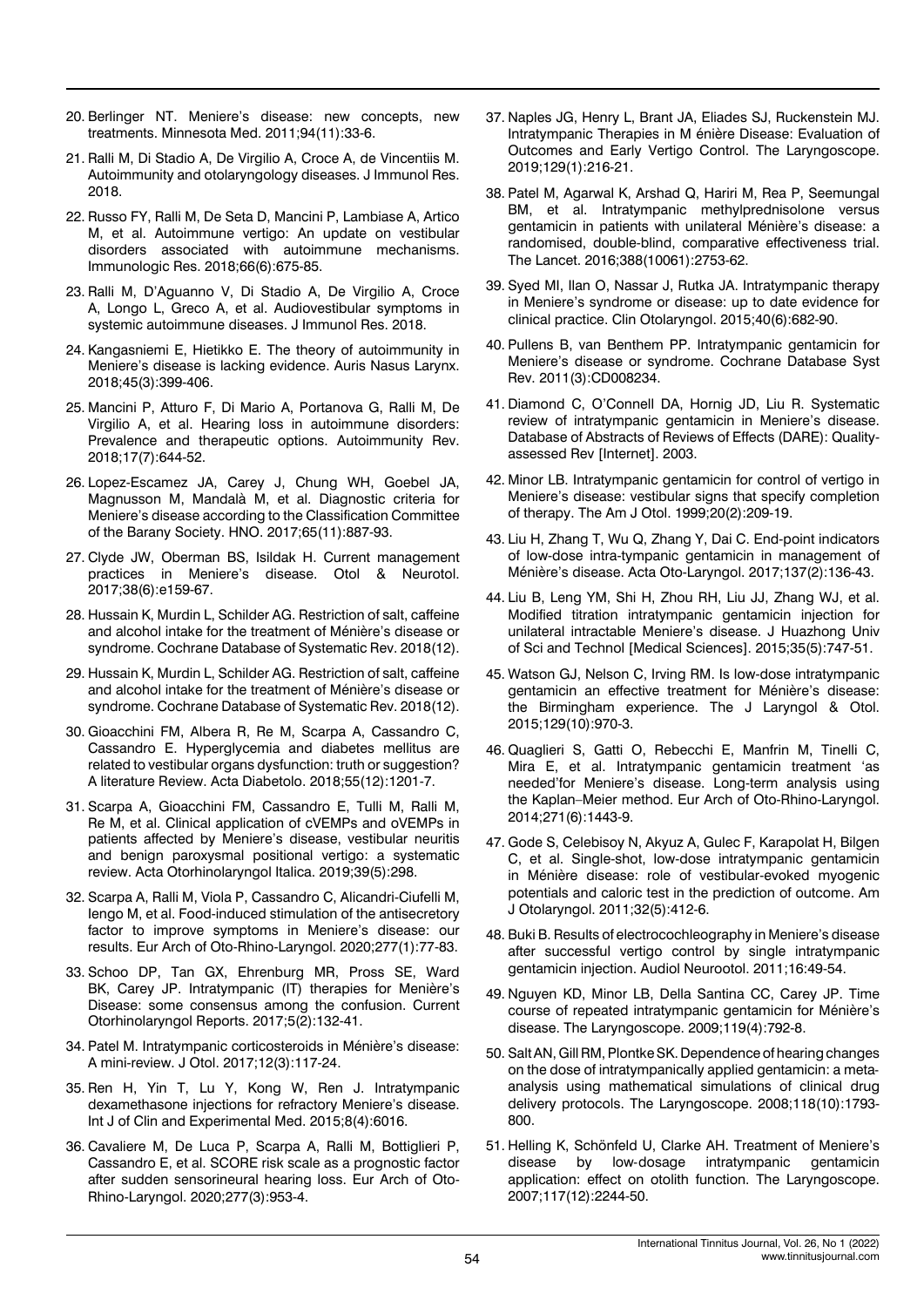- 52. Vlastarakos PV, Iacovou E, Nikolopoulos TP. [Is gentamycin](https://link.springer.com/article/10.1007/s00405-016-4294-9) [delivery via sustained-release vehicles a safe and effective](https://link.springer.com/article/10.1007/s00405-016-4294-9) [treatment for refractory Meniere's disease? A critical analysis](https://link.springer.com/article/10.1007/s00405-016-4294-9) [of published interventional studies.](https://link.springer.com/article/10.1007/s00405-016-4294-9) European Arch of Oto-Rhino-Laryngol. 2017;274(3):1309-15.
- 53. Scarpa A, Ralli M, Cassandro C, Gioacchini FM, Alicandri-Ciufelli M, Viola P, et al. [Low-dose intratympanic gentamicin](https://www.sciencedirect.com/science/article/abs/pii/S0196070919306866) [administration for unilateral Meniere's disease using a](https://www.sciencedirect.com/science/article/abs/pii/S0196070919306866) [method based on clinical symptomatology: Preliminary](https://www.sciencedirect.com/science/article/abs/pii/S0196070919306866) [results](https://www.sciencedirect.com/science/article/abs/pii/S0196070919306866). Am J Otolaryngol. 2019;40(6):102289.
- 54. Kitahara T. [Evidence of surgical treatments for intractable](https://www.sciencedirect.com/science/article/abs/pii/S0385814617301979) [Meniere's disease.](https://www.sciencedirect.com/science/article/abs/pii/S0385814617301979) Auris Nasus Larynx. 2018;45(3):393-8.
- 55. Nevoux J, Franco-Vidal V, Bouccara D, Parietti-Winkler C, Uziel A, et al. [Diagnostic and therapeutic strategy in Menière's](https://www.sciencedirect.com/science/article/pii/S1879729616302228) [disease. Guidelines of the French Otorhinolaryngology-](https://www.sciencedirect.com/science/article/pii/S1879729616302228)[Head and Neck Surgery Society \(SFORL\).](https://www.sciencedirect.com/science/article/pii/S1879729616302228) Eur Ann of otorhinolaryngol, head and Neck Diseases. 2017;134(6):441-4.
- 56. Quaranta N, Picciotti P, Porro G, Sterlicchio B, Danesi G, Petrone P, et al. [Therapeutic strategies in the treatment of](https://link.springer.com/article/10.1007/s00405-019-05423-7) [Menière's disease: the Italian experience.](https://link.springer.com/article/10.1007/s00405-019-05423-7) Eur Arch of Oto-Rhino-Laryngol. 2019;276(7):1943-50.
- 57. Scarpa A, Ralli M, De Luca P, Savignano L, Gioacchini FM, Cassandro E, et al. [Letter to Editor concerning the](https://jglobal.jst.go.jp/en/detail?JGLOBAL_ID=202002265092816844) ["Therapeutic strategies in the treatment of Meniere's](https://jglobal.jst.go.jp/en/detail?JGLOBAL_ID=202002265092816844) [disease: the Italian Experience".](https://jglobal.jst.go.jp/en/detail?JGLOBAL_ID=202002265092816844) Eur Arch of Oto-Rhino-Laryngol. 2020;277(6):1847-8.
- 58. Portmann M. The Portmann procedure after sixty years. The Am J of Otol. 1987;8(4):271-4.
- 59. Bento RF, Cisneros JC, Fonseca AD. [Endolymphatic sac](https://www.cambridge.org/core/journals/journal-of-laryngology-and-otology/article/abs/endolymphatic-sac-drainage-for-the-treatment-of-menieres-disease/D34E8A02FABBC44C0C0B465F557DE9B4) [drainage for the treatment of Ménière's disease](https://www.cambridge.org/core/journals/journal-of-laryngology-and-otology/article/abs/endolymphatic-sac-drainage-for-the-treatment-of-menieres-disease/D34E8A02FABBC44C0C0B465F557DE9B4). The J Laryngol & Otol. 2017;131(2):144-9.
- 60. Flores Garcia ML, Llata Segura C, Cisneros Lesser JC, Pane Pianese C. Endolymphatic Sac Surgery for Meniere's Disease - Current Opinion and Literature Review. Int Arch Otorhinolaryngol 2017;21(2): 179-83.
- 61. Thomsen J, Bretlau P, Tos M, Johnsen NJ. Placebo effect in surgery for Meniere's disease. A double-blind, placebocontrolled study on endolymphatic sac shunt surgery. Arch Otolaryngol 1981;107(5):271-7.
- 62. Gibson AW, Moon IJ, Golub JS, Rubinstein JT. [A comparison](https://onlinelibrary.wiley.com/doi/abs/10.1002/lary.28445) [of endolymphatic shunt surgery and intratympanic](https://onlinelibrary.wiley.com/doi/abs/10.1002/lary.28445) [gentamicin for meniere's disease.](https://onlinelibrary.wiley.com/doi/abs/10.1002/lary.28445) The Laryngoscope. 2020;130(10):2455-60.
- 63. Pullens B, Verschuur HP, van Benthem PP. [Surgery for](https://www.cochranelibrary.com/cdsr/doi/10.1002/14651858.CD005395.pub3/abstract) [Ménière's disease.](https://www.cochranelibrary.com/cdsr/doi/10.1002/14651858.CD005395.pub3/abstract) Cochrane Database of Systematic Revi. 2013(2).
- 64. Devantier L, Schmidt JH, Djurhuus BD, Hougaard DD, Händel MN, Liviu-Adelin Guldfred F, et al. [Current state](https://www.tandfonline.com/doi/abs/10.1080/00016489.2019.1657240) [of evidence for endolymphatic sac surgery in Menière's](https://www.tandfonline.com/doi/abs/10.1080/00016489.2019.1657240) [disease: a systematic review.](https://www.tandfonline.com/doi/abs/10.1080/00016489.2019.1657240) Acta Oto-Laryngologica. 2019;139(11):953-8.
- 65. Bojrab DI, LaRouere MJ, Babu SC, Sargent EW, Chan EY, Hong RS. [Endolymphatic sac decompression with intra](https://journals.lww.com/otology-neurotology/Abstract/2018/06000/Endolymphatic_Sac_Decompression_With_Intra_Sac.23.aspx)[sac dexamethasone injection in Meniere's disease](https://journals.lww.com/otology-neurotology/Abstract/2018/06000/Endolymphatic_Sac_Decompression_With_Intra_Sac.23.aspx). Otolo & Neurotol. 2018;39(5):616-21.
- 66. Higashi-Shingai K, Imai T, Okumura T, Uno A, Kitahara T, Horii A, et al. Change in endolymphatic hydrops 2 years after endolymphatic sac surgery evaluated by MRI. Auris Nasus Larynx. 2019;46(3):335-45.
- 67. Chung JW, Fayad J, Linthicum F, Ishiyama A, Merchant SN. Histopathology after endolymphatic sac surgery for Ménière's syndrome. Otology & neurotology: official publication of the American Otological Society, Am Neurotol Society [and] Eur Academy of Otolo and Neurotol. 2011;32(4):660.
- 68. Mattingly JK, Zhan KY, Hiss MM, Harris MS, Dodson EE, Moberly AC, et al. Intraoperative electrocochleography in patients with Menière's disease undergoing endolymphatic sac decompression and shunt surgery. Otolo & Neurotol. 2019;40(9):1208-16.
- 69. Magnan J, Ozgirgin ON, Trabalzini F, Lacour M, Escamez AL, Magnusson M, et al. [European Position Statement on](https://advancedotology.org/en/european-position-statement-on-diagnosis-and-treatment-of-meniere-s-disease-131245%5C)  [Diagnosis, and Treatment of Meniere's Disease](https://advancedotology.org/en/european-position-statement-on-diagnosis-and-treatment-of-meniere-s-disease-131245%5C). J Int Adv Otol 2018;14(2):317-21.
- 70. Colletti V, Carner M, Colletti L. Auditory results after vestibular nerve section and intratympanic gentamicin for Ménière's disease. Otolo & Neurotolo. 2007;28(2):145-51.
- 71. Silverstein H, Jackson LE. [Vestibular nerve section](https://www.oto.theclinics.com/article/S0030-6665(02)00024-5/fulltext). Otolaryngologic Clinics of North Am. 2002;35(3):655-73.
- 72. Thomsen J, Berner B, Tos M. [Vestibular neurectomy](https://www.sciencedirect.com/science/article/abs/pii/S0385814600000766). Auris Nasus Larynx. 2000;27(4):297-301.
- 73. Lemnos L, Aubry K, Moreau JJ, Caire F, Salle H. [Postoperative compensation after neurotomy in Meniere's](https://www.sciencedirect.com/science/article/abs/pii/S0028377018303576)  [disease: Retrospective study of 15 cases.](https://www.sciencedirect.com/science/article/abs/pii/S0028377018303576) Neurochirurgie. 2019;65(1):20-6.
- 74. Chen BS, Roberts DS, Lekovic GP. [Vestibular neurectomy](https://www.thieme-connect.com/products/ejournals/abstract/10.1055/s-0038-1670685)  [for intractable vertigo: case series and evaluation of role of](https://www.thieme-connect.com/products/ejournals/abstract/10.1055/s-0038-1670685)  [endoscopic assistance in retrolabyrinthine craniotomy.](https://www.thieme-connect.com/products/ejournals/abstract/10.1055/s-0038-1670685) J Neurolo Surg Part B: Skull Base. 2019;80(04):357-63.
- 75. Kaylie DM, Jackson CG, Gardner EK. [Surgical management](https://journals.sagepub.com/doi/abs/10.1016/j.otohns.2004.10.011)  [of Meniere's disease in the era of gentamicin.](https://journals.sagepub.com/doi/abs/10.1016/j.otohns.2004.10.011) Otolaryngol— Head and Neck Surg. 2005;132(3):443-50.
- 76. Diaz RC, LaRouere MJ, Bojrab DI, Zappia JJ, Sargent EW, Shaia WT. [Quality-of-life assessment of Ménière's disease](https://journals.lww.com/otology-neurotology/Abstract/2007/01000/Quality_of_Life_Assessment_of_M_ni_re_s_Disease.13.aspx)  [patients after surgical labyrinthectomy](https://journals.lww.com/otology-neurotology/Abstract/2007/01000/Quality_of_Life_Assessment_of_M_ni_re_s_Disease.13.aspx). Otolo & Neurotol. 2007;28(1):74-86.
- 77. Heywood RL, Atlas MD. [Simultaneous cochlear implantation](https://www.cambridge.org/core/journals/journal-of-laryngology-and-otology/article/simultaneous-cochlear-implantation-and-labyrinthectomy-for-advanced-menieres-disease/20EFCD01F1662E20353F1C16A12E0020)  [and labyrinthectomy for advanced Ménière's disease.](https://www.cambridge.org/core/journals/journal-of-laryngology-and-otology/article/simultaneous-cochlear-implantation-and-labyrinthectomy-for-advanced-menieres-disease/20EFCD01F1662E20353F1C16A12E0020) The J Laryngol & Otol. 2016;130(2):204-6.
- 78. Thomsen J, Bonding P, Becker B, Stage J, Tos M. [The non](https://www.tandfonline.com/doi/abs/10.1080/00016489850182413)[specific effect of endolymphatic sac surgery in treatment of](https://www.tandfonline.com/doi/abs/10.1080/00016489850182413)  [Meniere's disease: a prospective, randomized controlled](https://www.tandfonline.com/doi/abs/10.1080/00016489850182413)  [study comparing" classic" endolymphatic sac surgery with](https://www.tandfonline.com/doi/abs/10.1080/00016489850182413)  [the insertion of a ventilating tube in the tympanic membrane.](https://www.tandfonline.com/doi/abs/10.1080/00016489850182413) Acta oto-laryngologica. 1998;118(6):769-73.
- 79. Todt I, Wilms K, Sudhoff H. [Labyrinthectomy after cochlear](https://www.hindawi.com/journals/criot/2019/2783752/)  [implantation: a case of a novel approach for vertigo control](https://www.hindawi.com/journals/criot/2019/2783752/). Case Reports in Otolaryngol. 2019.
- 80. Park JJ, Chen YS, Westhofen M. [Meniere's disease and middle](https://www.tandfonline.com/doi/abs/10.3109/00016480902791678)  [ear pressure–vestibular function after transtympanic tube](https://www.tandfonline.com/doi/abs/10.3109/00016480902791678)  [placement.](https://www.tandfonline.com/doi/abs/10.3109/00016480902791678) Acta oto-laryngologica. 2009;129(12):1408-13.
- 81. Saliba I, Gabra N, Alzahrani M, Berbiche D. [Endolymphatic](https://journals.sagepub.com/doi/abs/10.1177/0194599814555840)  [duct blockage: a randomized controlled trial of a novel](https://journals.sagepub.com/doi/abs/10.1177/0194599814555840)  [surgical technique for Ménière's disease treatment.](https://journals.sagepub.com/doi/abs/10.1177/0194599814555840) Otolaryngol-Head and Neck Surg. 2015;152(1):122-9.
- 82. Saliba I, Asmar MH. [Endolymphatic duct blockage for](https://www.tandfonline.com/doi/abs/10.1080/00016489.2018.1481524)  [refractory Ménière's disease: assessment of intraoperative](https://www.tandfonline.com/doi/abs/10.1080/00016489.2018.1481524)